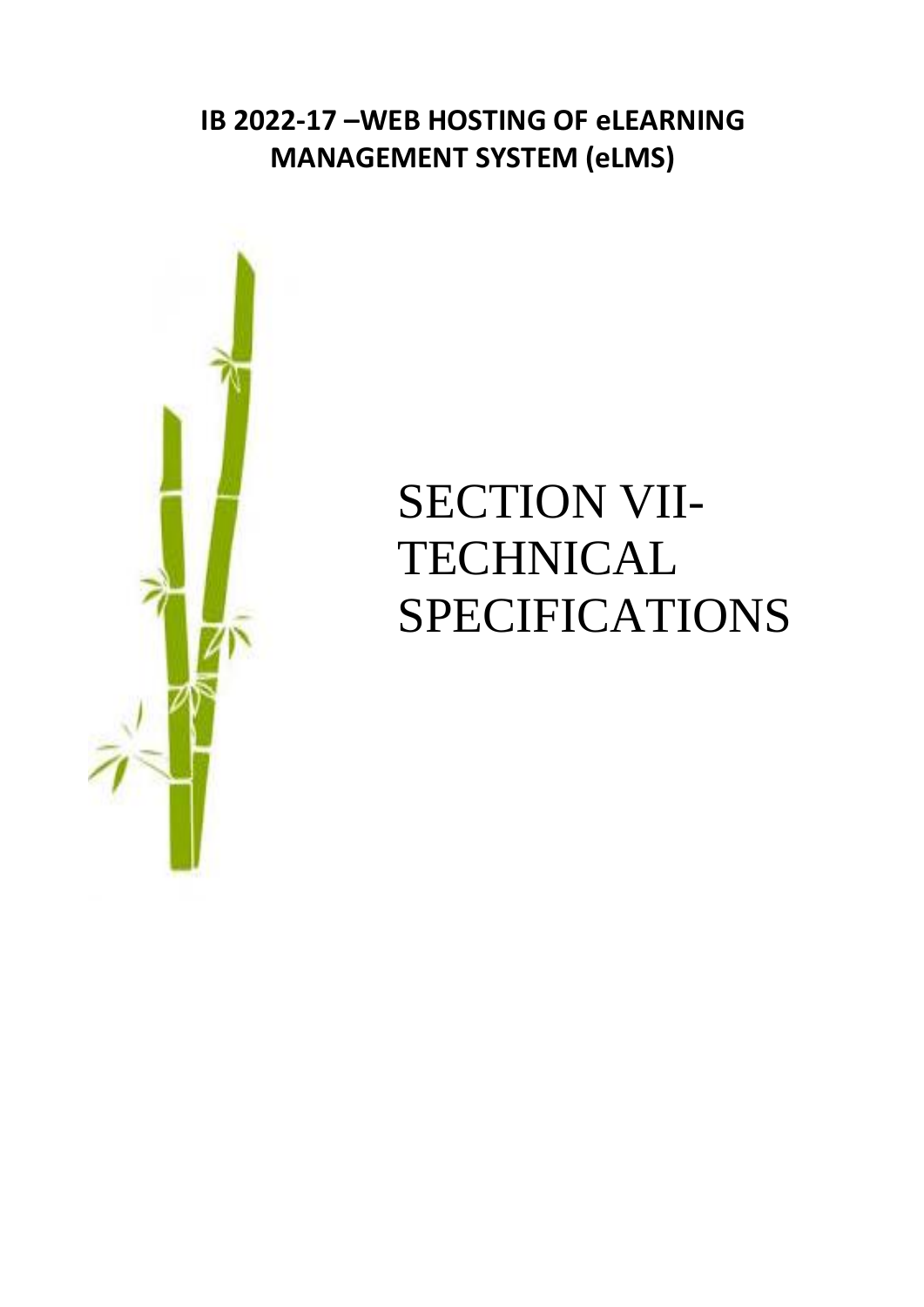## **TECHNICAL SPECIFICATIONS**

## **IB 2022-17 – WEB HOSTING OF ELEARNING MANAGEMENT SYSTEM (eLMS)**

| Item         | <b>Specifications</b>                                                                                                                                                                                                                                                                                                                                                                                                                                                            | <b>Statement of Compliance</b>                                                                                                                                                                                                                                                                                                                                                                                                                                                                                                                                                                                                                                                                                                                                                                                                                                                                                                                                                                                                                                                                                                          |
|--------------|----------------------------------------------------------------------------------------------------------------------------------------------------------------------------------------------------------------------------------------------------------------------------------------------------------------------------------------------------------------------------------------------------------------------------------------------------------------------------------|-----------------------------------------------------------------------------------------------------------------------------------------------------------------------------------------------------------------------------------------------------------------------------------------------------------------------------------------------------------------------------------------------------------------------------------------------------------------------------------------------------------------------------------------------------------------------------------------------------------------------------------------------------------------------------------------------------------------------------------------------------------------------------------------------------------------------------------------------------------------------------------------------------------------------------------------------------------------------------------------------------------------------------------------------------------------------------------------------------------------------------------------|
|              |                                                                                                                                                                                                                                                                                                                                                                                                                                                                                  | [Bidders must state here either "Comply" or "Not<br>Comply" against each of the individual parameters of<br>each Specification stating the corresponding<br>performance parameter of the equipment offered.<br>Statements of "Comply" or "Not Comply" must be<br>supported by evidence in a Bidders Bid and cross-<br>referenced to that evidence. Evidence shall be in the<br>form of manufacturer's un-amended sales literature,<br>unconditional statements of specification and<br>compliance issued by the manufacturer, samples,<br>independent test data etc., as appropriate. A statement<br>that is not supported by evidence or is subsequently<br>found to be contradicted by the evidence presented will<br>render the Bid under evaluation liable for rejection. A<br>statement either in the Bidder's statement of compliance<br>or the supporting evidence that is found to be false either<br>during Bid evaluation, post-qualification or the execution<br>of the Contract may be regarded as fraudulent and<br>render the Bidder or supplier liable for prosecution<br>subject to the applicable laws and issuances.] |
| $\mathbf{1}$ | $\mathbf{1}$<br>Lot WEB HOSTING OF<br><b>ELEARNING MANAGEMENT</b><br><b>SYSTEM (eLMS)</b><br>Introduction<br>ı.<br>This project's technical requirements and<br>conditions provides the description of the<br>project, defines the technical specifications,<br>requirements, terms and conditions as well<br>as documentary requirements to support<br>the procurement process.                                                                                                 |                                                                                                                                                                                                                                                                                                                                                                                                                                                                                                                                                                                                                                                                                                                                                                                                                                                                                                                                                                                                                                                                                                                                         |
|              | <b>Scope of Work</b><br>Н.<br>The service provider shall:<br>a. Host the eLMS of choice by the university.<br>The eLMS shall be the latest stable version<br>of Moodle eLMS<br>b. Provide secured web and database server<br>c. Provide a secured data center<br>d. Provide 24x7 technical support services via<br>phone and email<br>e. Provide additional technical support other<br>the standard technical support services<br>f. Provide a single point of contact personnel |                                                                                                                                                                                                                                                                                                                                                                                                                                                                                                                                                                                                                                                                                                                                                                                                                                                                                                                                                                                                                                                                                                                                         |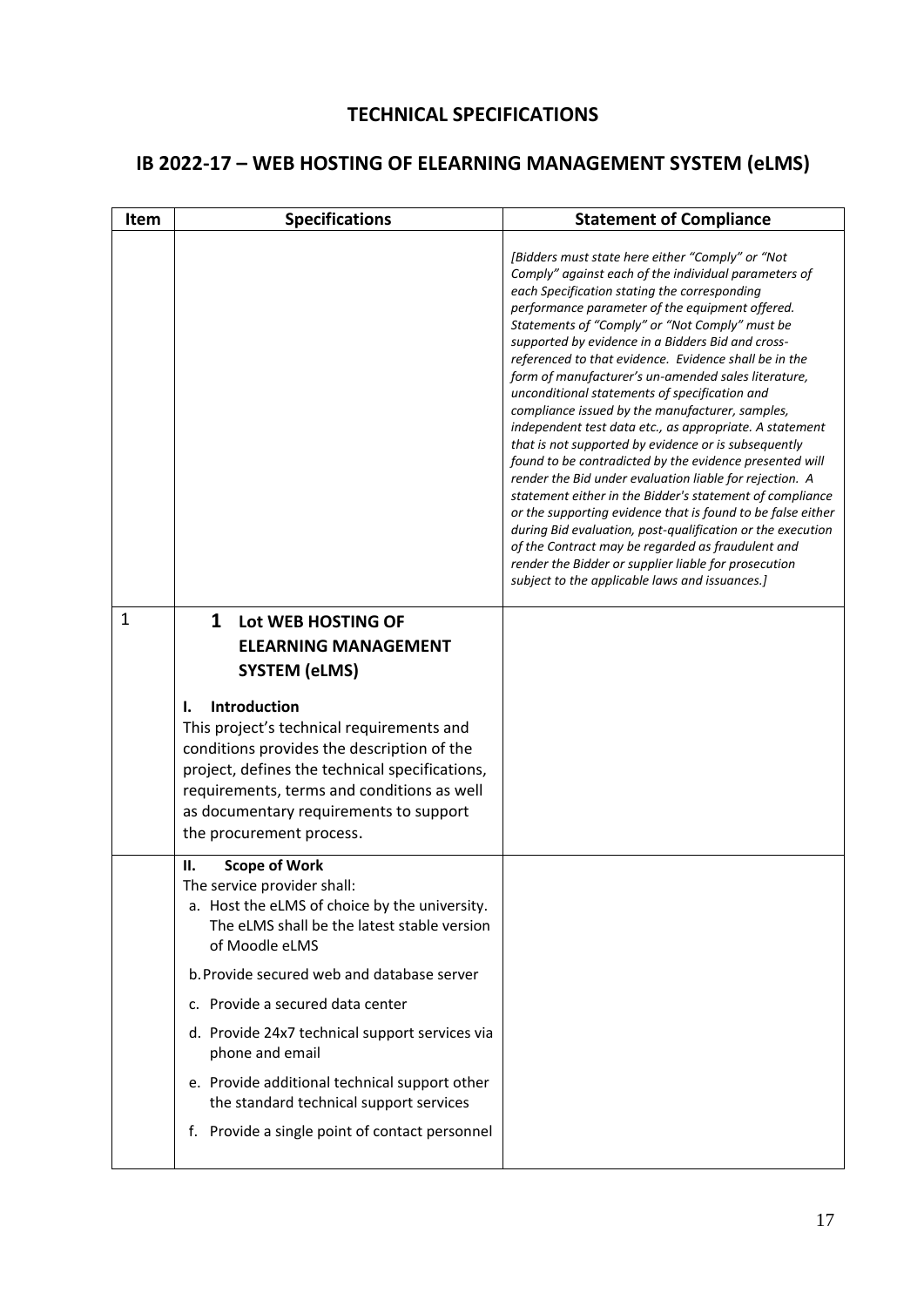| III. Technical Requirements                                                                                                                                                                                                                           |  |
|-------------------------------------------------------------------------------------------------------------------------------------------------------------------------------------------------------------------------------------------------------|--|
| a. Service provider must submit proposed IT<br>infrastructure diagram/design                                                                                                                                                                          |  |
| b. Minimum server technical specifications:                                                                                                                                                                                                           |  |
| Web server:                                                                                                                                                                                                                                           |  |
| $\triangleright$ 50GB of storage space, 5.25TB of<br>bandwidth per month, 8 GB of<br>guaranteed memory RAM, 2 Quad<br>processors, CentOS, 10 domains<br>plesk control panel with multiple<br>versions of PHP.                                         |  |
| <b>SQL Server:</b>                                                                                                                                                                                                                                    |  |
| $\triangleright$ SQL server specifications:<br>90GB+934GB= 1TB of storage space,<br>10.5TB of bandwidth per month,<br>24GB of guaranteed memory RAM,<br>2 Quad processors, CentOS, 10<br>domains plesk control panel with<br>multiple versions of PHP |  |
| c. Data/server security, scalability                                                                                                                                                                                                                  |  |
| $\triangleright$ Package software management:<br>antivirus, firewall, WAF, PHP<br>security Layer, patch management,<br>domain reputation with easy UI and<br>advanced automation.                                                                     |  |
| <b>Hypertext Transfer Protocol Version</b><br>➤<br>$2$ (HTTP/2)                                                                                                                                                                                       |  |
| Uses plesk web hosting control<br>➤<br>panel                                                                                                                                                                                                          |  |
| able to provide dual stack IPv4 and<br>➤<br>IPv6 for future scalability (faster<br>network connections as both the<br>end user device and the server use<br>Public IP that does not need<br>network address translation                               |  |
| have full multilateral peering with<br>➤<br>PHOpenIX                                                                                                                                                                                                  |  |
| Scalable server resources on-<br>➤<br>demand                                                                                                                                                                                                          |  |
| d. Data center security                                                                                                                                                                                                                               |  |
| $\triangleright$ Has redundant internet connection,<br>server hosting service with an<br>uptime of 99.98%, multiple<br>gateways to the internet (at least 4),                                                                                         |  |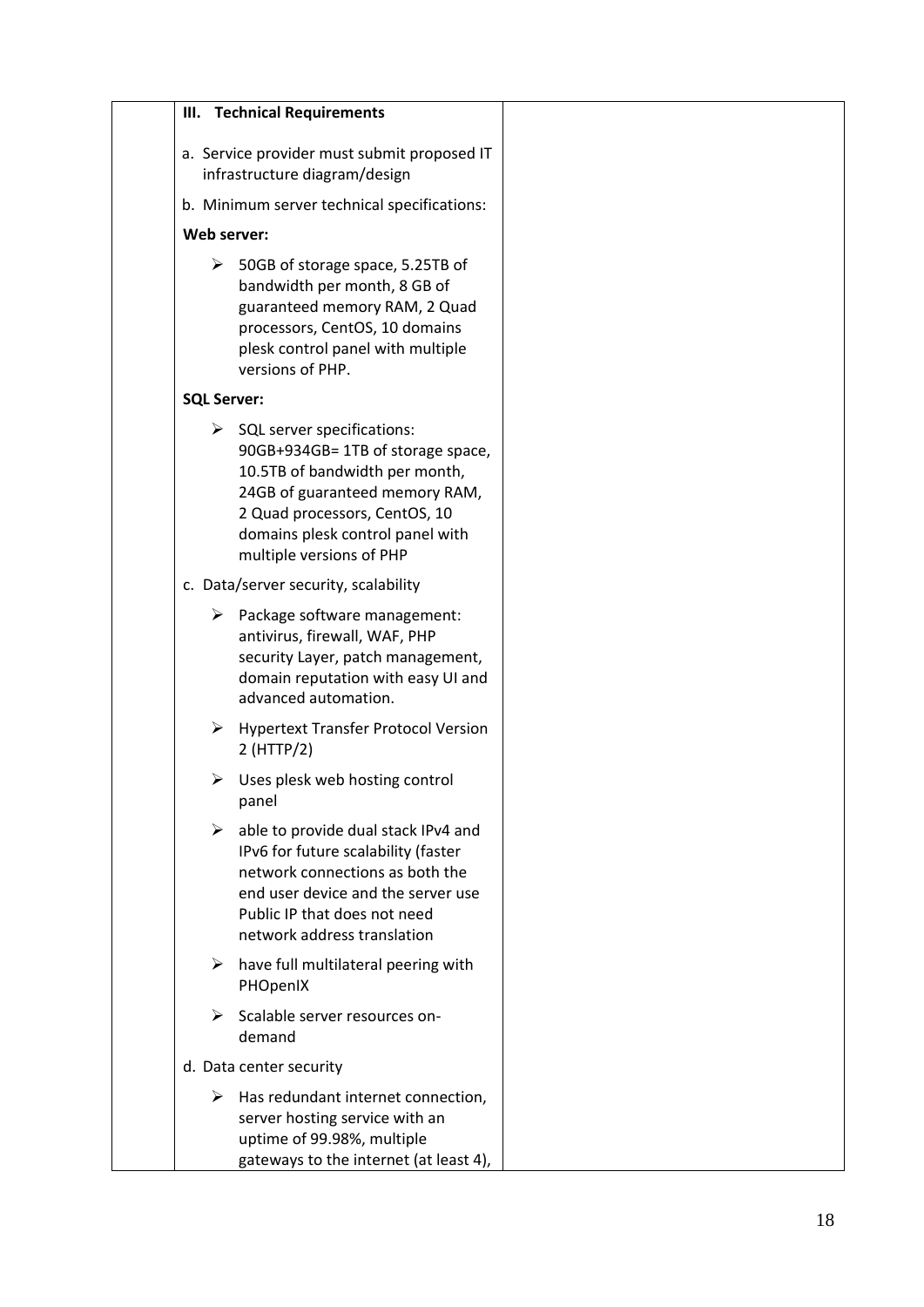|          | premise security includes fire<br>detection system, redundant air-<br>conditioning system with anti-<br>humidity, 24-hour power backup via<br>UPS and generator sets, 24/7 hours<br>technical staff on duty, facility has<br>network monitoring systems. |  |
|----------|----------------------------------------------------------------------------------------------------------------------------------------------------------------------------------------------------------------------------------------------------------|--|
|          | e. Add-on technical support service                                                                                                                                                                                                                      |  |
|          | Conduct database backup at least<br>➤<br>twice a month, technical support of<br>up to 5 incidents per month (e.g.<br>reset server and other related tasks)                                                                                               |  |
|          | ➤<br>Installation of preferred OS and<br>eLMS as well as appropriate eLMS<br>plugins and extensions. Includes<br>configuration, customization,<br>technical and administrative support<br>for technical staff.                                           |  |
|          | $\triangleright$ Configure website domain name to<br>*.bsu.edu.ph where the asterisk will<br>be provided by the university                                                                                                                               |  |
|          | f. Information System Testing                                                                                                                                                                                                                            |  |
|          | 1. Upon server and eLMS deployment,<br>the system will be tested for 3 working<br>days. During the testing period, there<br>must be no downtimes except for<br>causes that is out of the university and<br>the service provider's control.               |  |
|          | 2. If any of the foregoing conditions are<br>not met, the testing period shall be<br>reset until all conditions are satisfied<br>continuously for 3 working days.                                                                                        |  |
|          | IV. Qualification Requirements of Service                                                                                                                                                                                                                |  |
| Provider | Server hosting is one of its major<br>а.<br>service with proven track record                                                                                                                                                                             |  |
|          | b. Have at least two (2) existing similar<br>operational project (eLMS web<br>hosting) with a government or<br>private institution. Service<br>Performance Certificate from shall<br>be attached.                                                        |  |
|          | Have the capacity and ability to<br>c.<br>provide technical support within 30<br>minutes upon detection of fault                                                                                                                                         |  |